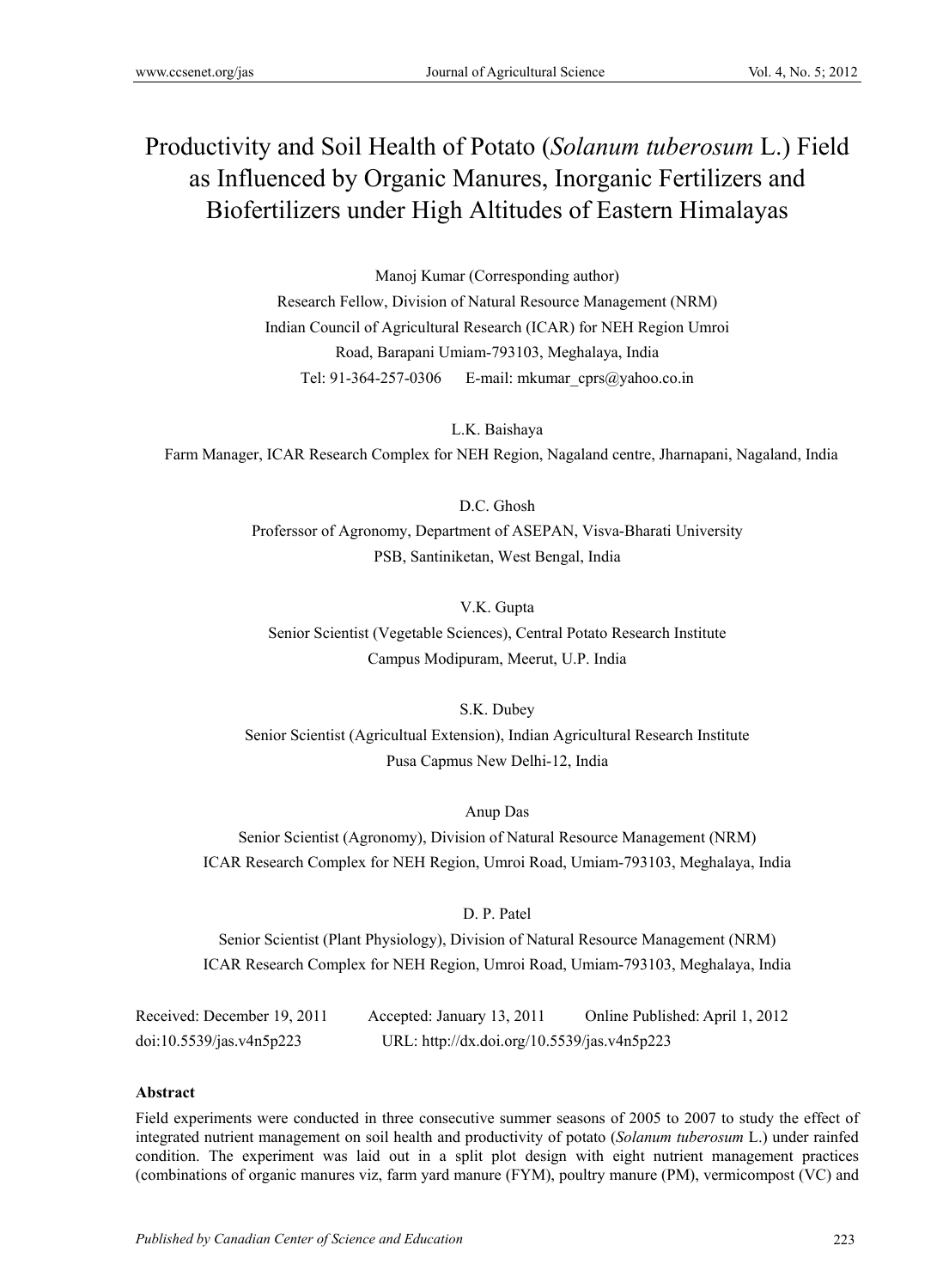inorganic fertilizers in main plots and seed tuber treatment with three biofertilizers (*Azotobactor*, phosphorus solubilizing bacteria (PSB) and *Azotobactor* + PSB) in sub plots. The results showed that 50 % of the recommended dose of NPK through inorganic + 50% recommended dose of nitrogen (RDN) through organic manures (FYM, PM or VC) or 100% recommended dose of NPK through inorganic fertilizers alone favorably influenced the tuber yield, nutrient uptake, soil fertility and paid higher returns compared to other treatments. Seed treatment with *Azotobactor* + PSB proved better in tuber yield, nutrient uptake and recorded higher returns as compared to sole treatment of either *Azotobactor* or PSB. Three years pooled result revealed that integrated application of 50 % of recommended NPK through inorganic and 50 % RDN through PM recorded significantly highest tuber yield (22.73 t/ha) closely followed by 100 % recommended NPK through inorganic (22.20 t/ha) which were 228 % and 223 % respectively, higher than control. Integrated application of inorganic and organic fertilizers and seed treatment with *Azotobactor* + PSB biofertilizers improved tuber yield, nutrient uptake, and gave higher return as compared to other treatment combinations. Total organic carbon (TOC), soil microbial biomass carbon (SMBC), available N, P, and K status of the soil after 3 years were maximum when 50 % recommended dose of NPK were applied through inorganic and remaining 50 % RDN through PM.

**Keywords:** Organic manures, Inorganic fertilizer, Biofertilizer, Potato tuber yield, Economics, Soil health, Hill Agriculture

## **1. Introduction**

Potato is an economical food and it provides a source of low cost energy to the human diet. Potato is the rich source of starch, vitamin C and B and minerals. It contains about 20.6 % carbohydrates, 2.1% protein, 0.3 % fat, 1.1 % crude fibre and 0.9 % ash. It also contains a good amount of essential amino acids like *leucine*, *tryptophane* and *isolucine* (Khurana and Naik, 2003). Potatoes are cultivated over an area of 19.3 million hectares in 150 countries of the world with a total production of 308 million tones. In India, potato is cultivated in an area of about 1.34 million hectares with a total production of about 24.7 million tones. It is cultivated on a large scale in Uttar Pradesh, West Bengal, Bihar and Punjab. The potato productivity is very low in North Eastern hill (NEH) region of India (8.64 t/ha) except in Tripura (17.3t/ha) due to poor management practices (Burman *et al.,* 2007).

There is a need for launching a National movement to safe guard soil health and improve soil fertility (Swaminathan, 2004) of potato fields. As no single source is capable of supplying the required amount of plant nutrients, integrated use of all sources of plant nutrients is a must to supply balanced nutrition to the crops (Arora, 2008). The integrated nutrient management (INM) systems envisage use of organic manures along with chemical fertilizers. A number of diverse organic sources are available for use in agriculture in the NEH region due to its favourable agroclimatic conditions. These sources can reduce the mining of soil nutrient and improve overall soil productivity in terms of improved physico-chemical and biological conditions of the soil. The soils of the NEH region are acidic to strongly acidic due to leaching of bases owing to high rainfall (> 2000 mm). The law availability of P due to fixation as Fe/Al- complex is the major problem of crop production in the region. Biofertilizers like phosphorus solubilizing bacteria (PSB) /Azotobactor may be useful for improving P and N nutrition in potato. The beneficial effects of organic manures are manifested through increase in soil organic matter and humus over the period. Soil organic matter and humus acts in several ways; it serves as slow release source of plant nutrients to the crops and increases water holding capacity to maintain the water regime of the soil and acts as a buffer against change in soil pH (Upadhayay and Singh, 2003).

Fertilizer requirement of potato is very high as compared to cereal crops. It responds well to applied fertilizers and gives good yield per unit area and time. Fertilizer being a costly input, PSB could supplement the nutrient requirement of the potato crop especially the phosphorus and thereby boosting the yield (Praharaj *et al*., 2002). Integrated nutrient management (INM) involving combination of organic manure and fertilizers is an essential tool for balanced fertilization and sustainability of crop production on long term basis (Hegde and Dwivedi, 1993). Application of organic manures in conjunction with fertilizers improves physical, chemical and biological properties of the soil besides improving fertilizer use efficiency and crop yield. Asiegbu and Oikeh (1995) found that N, P and K fertilizers were more efficient than the organic manures in supplying N, P and K to the growing plant at least in the short run, while the organic manure had an advantage to supply other macro- and micro-nutrients not contained in N, P and K fertilizers. But no such systematic study was made in acid soil of NEH region of India i.e, the Indian Eastern Himalayas. Keeping this in mind a field study was undertaken to investigate the effect of integrated use of organic manures and inorganic fertilizers along with biofertilizers on productivity of potato and its economics in the hills of Meghalaya, the Indian Eastern Himalayas.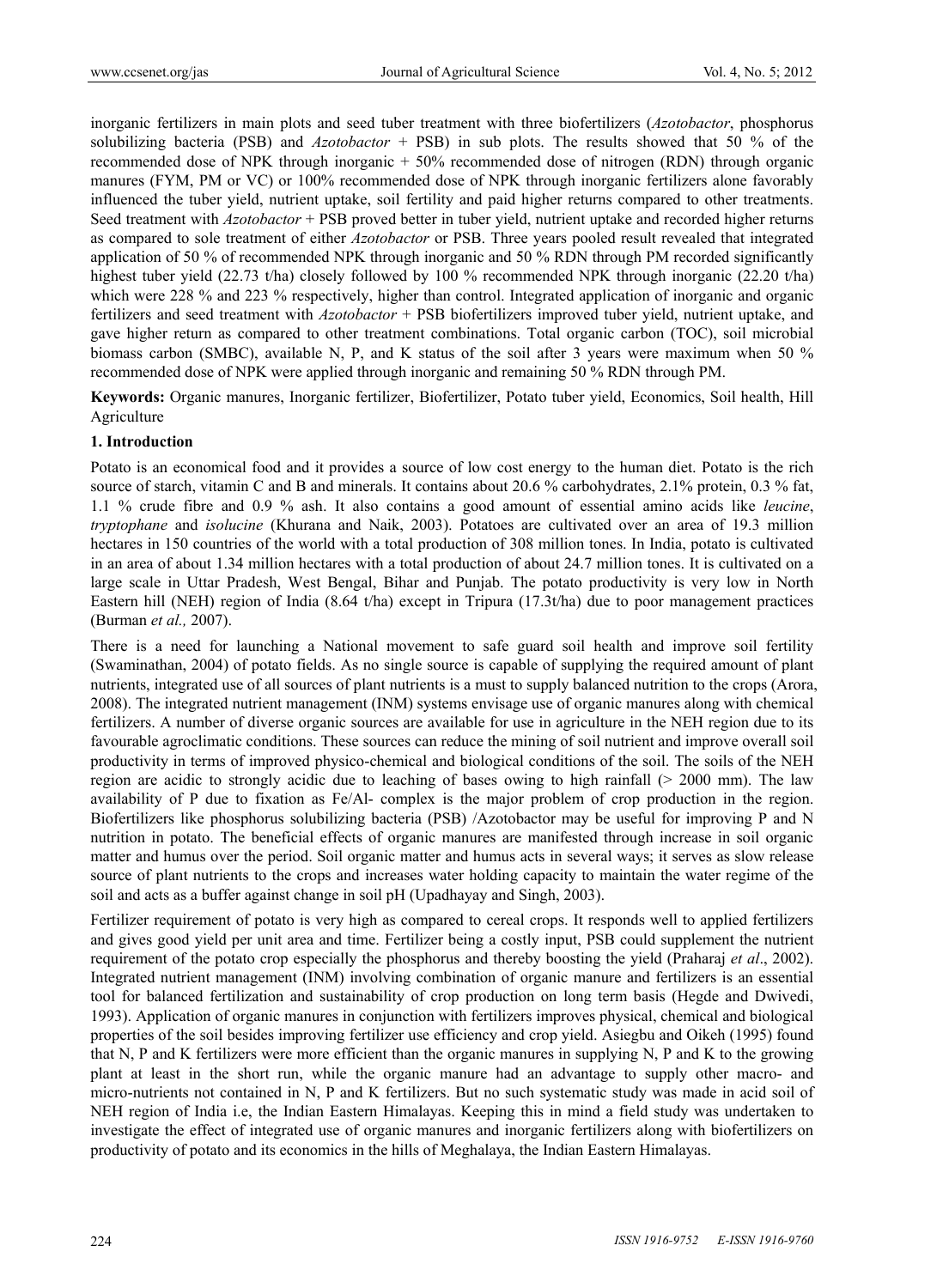# **2. Materials and Methods**

## *2.1 Experimental Site*

The experiment was carried out during the summer seasons (March to July) of 2005, 2006 and 2007 at Central Potato Research Station (ICAR), upper Shillong, Meghalaya, India. The maximum temperature ranged from 20.11 to 26.34  $^0$ C in 2005, 20.06 to 25.66  $^0$ C in 2006 and 16.83 to 26.99  $^0$ C. The minimum temperature varied from 9.71 to 18.16  $^{\circ}$ C in 2005, 9.96 to 21.29  $^{\circ}$ C in 2006 and 7.43 to 18.44  $^{\circ}$ C in 2007. The temperature began to rise from the month of March and reaches maximum in July during all three years. The distribution pattern of rainfall is presented in the fig 1.The experimental soil was acidic in reaction (pH 5.3), high in organic carbon  $(1.23\%)$ , low in available P  $(13.35\text{kg/ha})$ , medium in N  $(178.50 \text{ kg/ha})$ , and potassium  $(195.10 \text{ kg/ha})$ .

## *2.2 Experimental Details and Crop Culture*

The field experiment was laid out in a split plot design with eight nutrient management options in main-plot and three seed (tuber) treatment with biofertilizers in sub-plot and replicated thrice. Nutrient management practices were  $F_1$ = Control,  $F_2$ =100% recommended dose of Nitrogen (RDN) through FYM,  $F_3$ =100% RDN through poultry manure (PM),  $F_4=100\%$  RDN through vermicompost (VC), $F_5 = 50\%$  recommended dose of NPK through inorganic fertilizers  $+ 50\%$  RDN through FYM,  $F_6 = 50\%$  recommended dose of NPK through inorganic fertilizers + 50% RDN through poultry manure  $(PM)$ ,  $F<sub>7</sub>=50%$  recommended dose of NPK through inorganic fertilizers  $+ 50\%$  RDN through vermicompost (VC),  $F_8=100\%$  recommended dose of NPK (RDNPK) through inorganic fertilizers. The Biofertilizers seed treatments were  $T_1 = Azotobactor$   $T_2$  Phosphate solubilizing bacteria (PSB), T<sub>3</sub>= *Azotobactor* + PSB. The hybrid potato variety 'Kufri Giriraj' tubers were planted in second week of March and harvested in first week of July in all the three years. The average duration of the crop was 120 days. The recommend dose of nitrogen was 120 kg N/ha. FYM 23.0 t/ha, PM 8.0 t/ha and VC 10.0 t/ha were used to supply 100% RDN (120 kg N/ha) to the potato crop. The nutrient composition of organic manures is presented in Table 1.Well decomposed FYM, PM and VC as per treatment were applied 15 days before final land preparation. Half dose of N and full dose of P and K in the form of urea, single super phosphate, and muriate of potash, respectively were applied as per treatment as basal dose before planting. The remaining half dose of N was applied at earthling up (35 days after planting). For seed tuber treatment, half kg each of *Azotobactor* and PSB biofertilizers were dissolved in 40 litres of water separately. A slurry was prepared by boiling 2 kg jaggary in one litre of water. After cooling, it was added to each solution of biofertilizers. In case of combined application of both the biofertilizers, 250 g of each biofertilizer were dissolved in 40 litres of water and added to the jaggary solution. In this way three solutions of biofertilizers (solution of *Azotobactor,* PSB and *Azotobactor +* PSB) were prepared. Potato (cv. kufri giriraj) tubers were dipped in the biofertilizer solution for 30 minutes as per treatment and shade dried before sowing. The tubers were planted at 20 cm apart in the furrows of 60 cm distance and covered immediately after planting. The earthing up was done at 35 days after planting along with weeding to facilitate the development of tubers at the stolon tips. During earthing up the remaining nitrogen dose was side dressed and mixed thoroughly with the soil. Other than late blight there were no major incidence of insect pest. For controlling of late blight two spray with 0.2 % mancozeb and one spray of Ridomil MZ (metalaxyl + mancozeb) 0.25 % were sprayed. The crop was harvested manually at maturity in bright sunny days. All the tubers were dried and graded in shade and their weight and number were recorded as grades A (50g and above), B (30-50 g) and C (less than 30 g). Then tuber yield of different plots were estimated and converted into tonnes/hectare.

## *2.3 Plant and Soil Sampling*

The tubers of each plot were separated into A, B and C grades and their weights were recorded from each plot and converted into t/ha. Total yield was recorded by addition of grade A, B and C. The post harvest soil samples were collected from 0 to 20 cm horizon for analyzing the available nutrient status.

## *2.4 Chemicals Analysis*

Percent nutrient content of potatoes and nutrient uptake was determined at harvest following standard procedure. Soil samples were collected (0-20 cm depth) after harvest of crop each year and analyzed for various physico-chemical and biological parameters following standard procedures. The pH was determined in a 1:2.5 soil: water suspension (Jackson, 1973), organic carbon (OC) determined following Walkey and Black (1934), available N by alkaline Potassium Permanganate method (Subbiah and Asajia, 1956), available P by Bray's method (Bray and Kurtz, 1945) and available K by Ammonium Acetate Extraction method (Jackson, 1973). The SMBC was determined by the ethanol-free chloroform fumigation extraction method (Vance *et al*. 1987) using *Kc* value of 0.45 (Jenkinson and Ladd, 1981).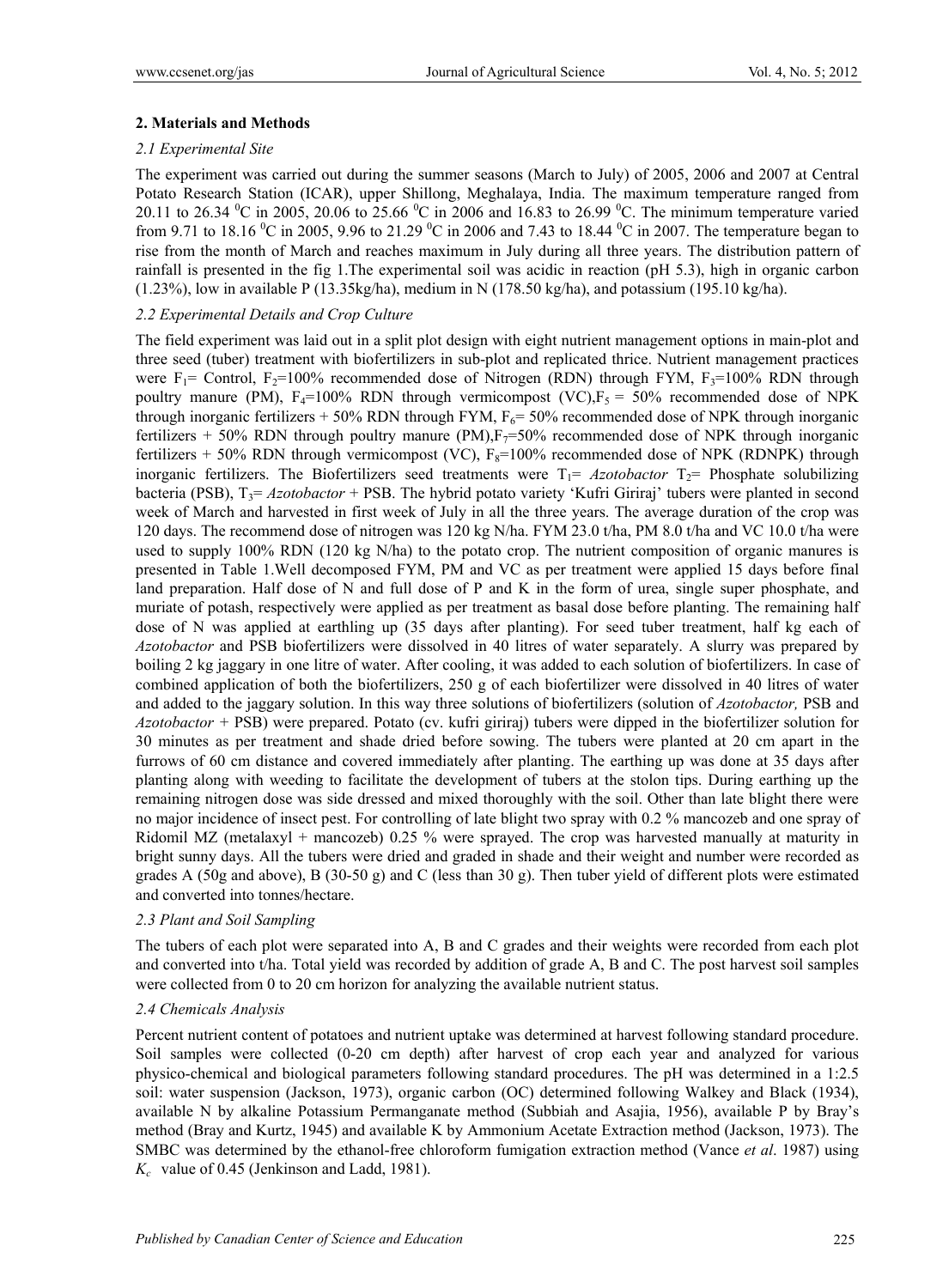# *2.4 Economics Analysis*

The cost of organic manures and chemical fertilizers, other inputs (labour, seeds, pescticides etc) and outputs (Tuber) were estimated as per prevailing market price. The gross return, net return and return per dollar invested in different nutrient management systems were assessed by computing the cost of the inputs and price of the produce/output.

# *2.5 Statistical Analysis*

The analysis of variance methods (Panse and Sukhatme, 1978) was followed to statistically analyze the various data. The significance of different sources of variations was tested by Error mean square of Fisher Snedecor's 'F' test at probability level ( $P = 0.05$ ). In the summery tables of the results, the standard error of mean (Sem  $\pm$ ), the value of critical difference (CD) and coefficient of variation (CV) to compare the difference between the means have been provided.

# **3. Results and Discussion**

# *3.1 Grade Wise Tuber Yield*

Various nutrient management practices had significant effect on grade wise tuber yield of potato during all the three years. In general there was maximum production of grade 'B' tubers followed by grade 'A' and 'C'. Integrated use of 50 % recommended dose of NPK (50% RDNPK) through inorganic fertilizers and remaining 50% RDN through organic sources (FYM, PM or VC) and application of 100% RDNPK through inorganic fertilizers recorded higher tuber yield of all grades (grade A, B and C) which were significantly greater than other fertility treatments during all the three years . The highest tuber yield of different grades were obtained with the application of 50 % RDNPK through inorganic fertilizers and remaining 50% RDN through PM, which were at par with the crop receiving 50 % RDNPK through inorganic fertilizers and remaining 50% RDN through FYM or VC or 100% RDNPK through inorganic fertilizers. The results (Table 2) emphasized the need of integrated use of 50 % RDNPK through inorganic fertilizers and remaining 50% RDN through organic sources (FYM, PM or VC) for producing high tuber yield of different grades under Meghalaya hill region. The results further indicated that supply of 100% nutrients through only organic manures was not much helpful in recording high production of different grades tubers under this situation. This might be due to slow mineralization of plant nutrients under low temperature condition prevailing in the hilly and mountainous Himalayan region. The favourable effect of integrated nutrient management through both inorganic fertilizers and organic manures on increasing the different grades tuber production was also noticed by Kumar *et al.* (2008 and 2011) and Das *et al*., (2009). Use of biofertilizer exerted significant effect on influencing yield of different grades tubers during all the three years of study. Seed treatment with combination of *Azotobactor* & PSB recorded the highest tuber yield of different grades which were significantly greater than those of the crop receiving either *Azotobactor* or PSB only. Interaction effect of nutrient management and biofertilizers was found not significant in influencing the production of different grades tubers during all the three years.

# *3.2 Total Tuber Yield*

The results showed (Table 3) significant variation in total tuber yield due to the different nutrient management practices. The highest tuber yield was obtained with the application of 50 % RDNPK through inorganic fertilizers and remaining 50% RDN through PM, but it was statistically at par with 50 % RDNPK through inorganic fertilizers and remaining 50% RDN through FYM or VC or 100% RDNPK through inorganic fertilizers only during all the three years. These yields were significantly superior to sole application of 100 % RDN either through FYM or PM or VC as well as control. Single application of PM, FYM and VC also recorded significantly higher tuber yield than control. There was 128 % increase in tuber yield due to combined application of 50 % RDNPK through inorganic fertilizers and remaining 50% RDN through PM and 123 % increase with 100% RDNPK through inorganic fertilizers only over the control. Seed treatment with combination of *Azotobactor* + PSB recorded significantly higher tuber yield compared to either only *Azotobactor* or PSB treatment during all the years. Interaction effect of fertility management and biofertilizers on tuber yield of potato was found significant during all the years. The crop receiving 50 % RDNPK through inorganic fertilizers and remaining 50% RDN through PM along with combined biofertilizers seed treatment ( *Azotobactor* + PSB) recorded the highest tuber yield that was closely followed by the crop receiving 50 % RDNPK through inorganic fertilizers and remaining 50% RDN through FYM or VC and 100% RDNPK through inorganic fertilizers along with *Azotobactor* or PSB. Supply of 100% RDNPK through inorganic fertilizers along with biofertilizers exerted relatively lower effect on increasing tuber yield as compared to those of the crop receiving 50 % RDNPK through inorganic fertilizers and remaining 50% RDN through organic manures. The biofertilizer seed treatments applied without manures and fertilizers showed very poor performance on tuber productivity of potato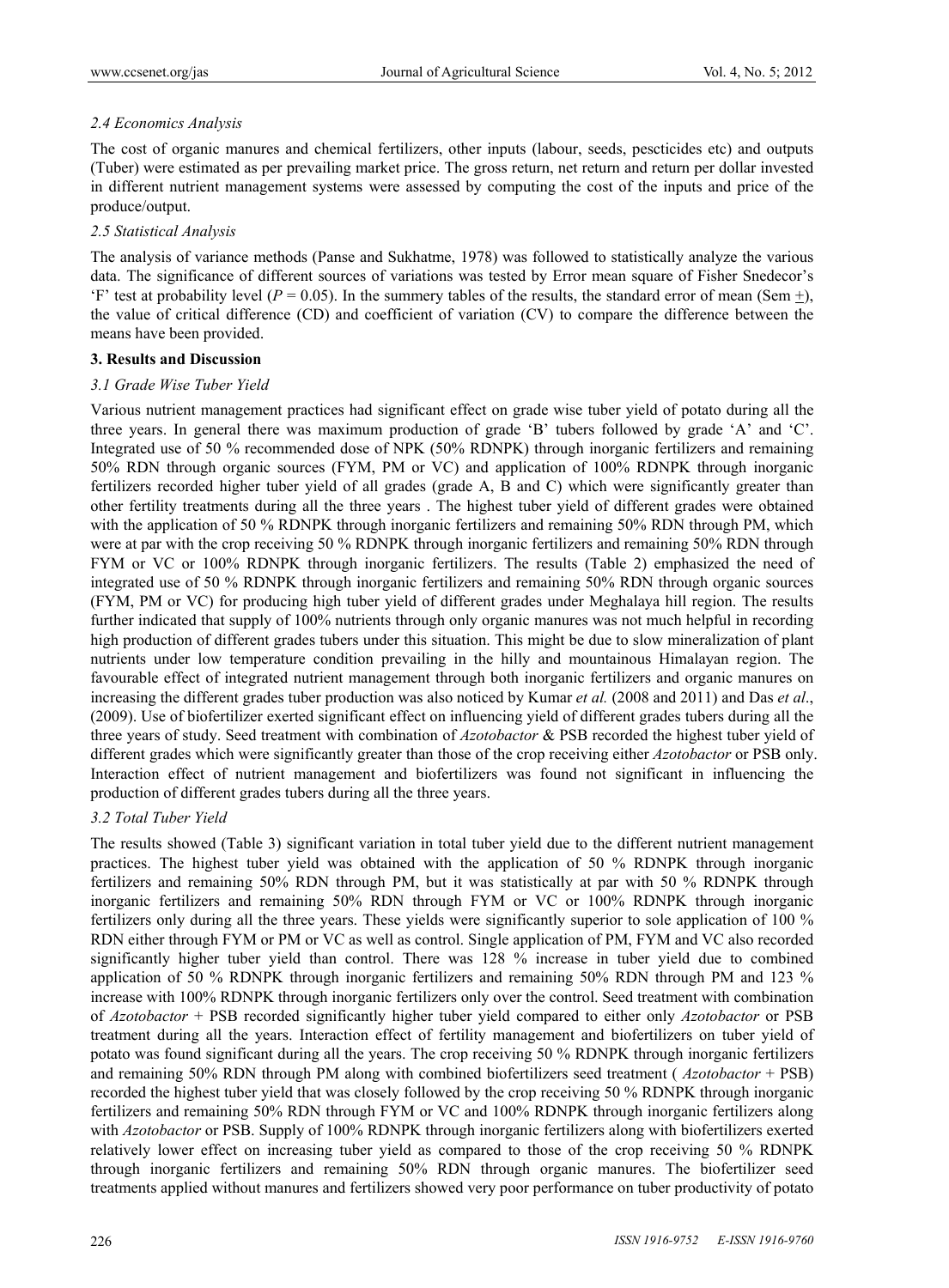under the study. The results showed that biofertilizer required organic manuring for its early establishment necessary for exerting beneficial effect on tuber productivity. The results corroborate the findings of Kumar *et al.* (2001) and Raghav and Kamal (2008). Similar results were reported by Kumar *et al.,* (2011).

## *3.3 Nutrient (N, P and K) Uptake*

The highest uptake of N, P and K by tuber and haulm (Table 4  $\&$  5) were noticed with the application of 50 % RDNPK through inorganic fertilizers and remaining 50% RDN through PM, but it was statistically at par with those obtained from the crop receiving 50 % RDNPK through inorganic fertilizers and remaining 50% RDN through VC and 100% RDNPK through only inorganic fertilizers. The favourable effect of integrated nutrient management through inorganic fertilizers and organic manures on increasing the N, P and K uptake by tubers were also noticed by other researchers (Kumar *et al.,* 2008; Baishya 2009; Das *et al*., 2009). Biofertilizer treatments also exerted significant effect on N, P and K uptake by tubers during all the three years. Seed treatment with combination of *Azotobactor* + PSB recorded the highest uptake of N, P and K by tubers. Interaction effect of fertility management and biofertilizers on uptake of N, P and K by tubers was found significant during all the years. The crop receiving 50 % RDNPK through inorganic fertilizers and remaining 50% RDN through PM along with *Azotobactor* + PSB seed treatment recorded the highest N, P and K uptake by tubers. The results are in conformity with the findings of Kumar *et al.,* (2001) and Raghav and Kamal, (2008).

## *3.4 Effect of Treatment on Soil Fertility*

The TOC, SMBC and ratio of SMBC to TOC varied significantly among the different nutrient management treatments (Table 6). The TOC varied from 9.13 in control to 14.43 g/kg of soil in 100% FYM (RDN) plots, whereas, the SMBC ranged from 121.5 in control to 197.0 mg/kg of soil in 100% VC (RDN) treated plots. Both TOC and SMBC reduced substantially in control plots (without manure and fertilizer) from their initial values (12.3 g/kg and 145.0 mg/kg of soil respectively). The ratio of SMBC to TOC increased over its initial value (11.79 mg/g) due to different fertility management treatments except in plots receiving 100% RDNPK through inorganic fertilizers alone which recorded SMBC to TOC ratio much below the control and initial value. Application of 100% RDN through organic manures (PM, VC and FYM) exerted maximum benefit in increasing both TOC and SMBC which were markedly higher than those plots receives 50 % RDNPK through inorganic fertilizers and remaining 50% RDN through organic manures which in turn also significantly increased both TOC and SMBC over the initial value and that of the control plots. Application of organic manures either alone or in combination with inorganic fertilizers was beneficial for improving or maintaining organic carbon pool in soil. The results corroborate the findings of Manna *et al.,* (2006) and Ghosh *et al.,* (2009).

Biofertilizers treatments did not exert significant effect on soil TOC, SMBC and ratio of SMBC/TOC under the study. Interaction effect of nutrient management and biofertilizers on total organic carbon, microbial biomass carbon and ratio of SMBC/TOC were not significant.

#### *3.5 Available Soil Nutrient Status of the Experimental Soil*

The available N, P and K contents in the soil increased gradually after each year due to the application of recommended dose of nutrients either through inorganic fertilizers or through integrated application of inorganic fertilizers and organic manures. The plots receiving 50 % RDNPK through inorganic fertilizers and remaining 50% RDN through PM registered the highest available N, P and K status in the soil and it was closely followed by the plots receiving 50 % RDNPK through inorganic fertilizers and remaining 50% RDN through VC or FYM, but was markedly higher than those of the plots receiving 100% RDNPK through only inorganic fertilizers during all the three years (Table 7). Application of 100% RDN through organic manures only (PM, VC and FYM) also significantly enhanced the available N, P and K status of soil over its initial values and those of the control plots. Application of 100% RDNPK through only inorganic fertilizers also increased the available N, P and K status in the soil over its initial values. Whereas, the available N, P and K status in the soil decreased gradually over the years in control plots. The results emphasized the need for integrated nutrient management practices through inorganic fertilizers and organic sources (particularly PM or VC) for enhancing the available N, P and K contents in soil. Similar favourable effect of integrated nutrient management involving inorganic fertilizers and organic manures on increasing the available N, P and K contents in soil have been noticed by Jayaram *et al.,* (1990), Kumar *et al.,* (2008) and Baishya (2009). Zaman *et al*., (2011) also reported that FYM @30 t/ha along with biofertilizers recorded maximum soil fertility build-up after harvest of the crop. Biofertilizers treatments did not exert significant effect on available N, P and K status of the soil under the study.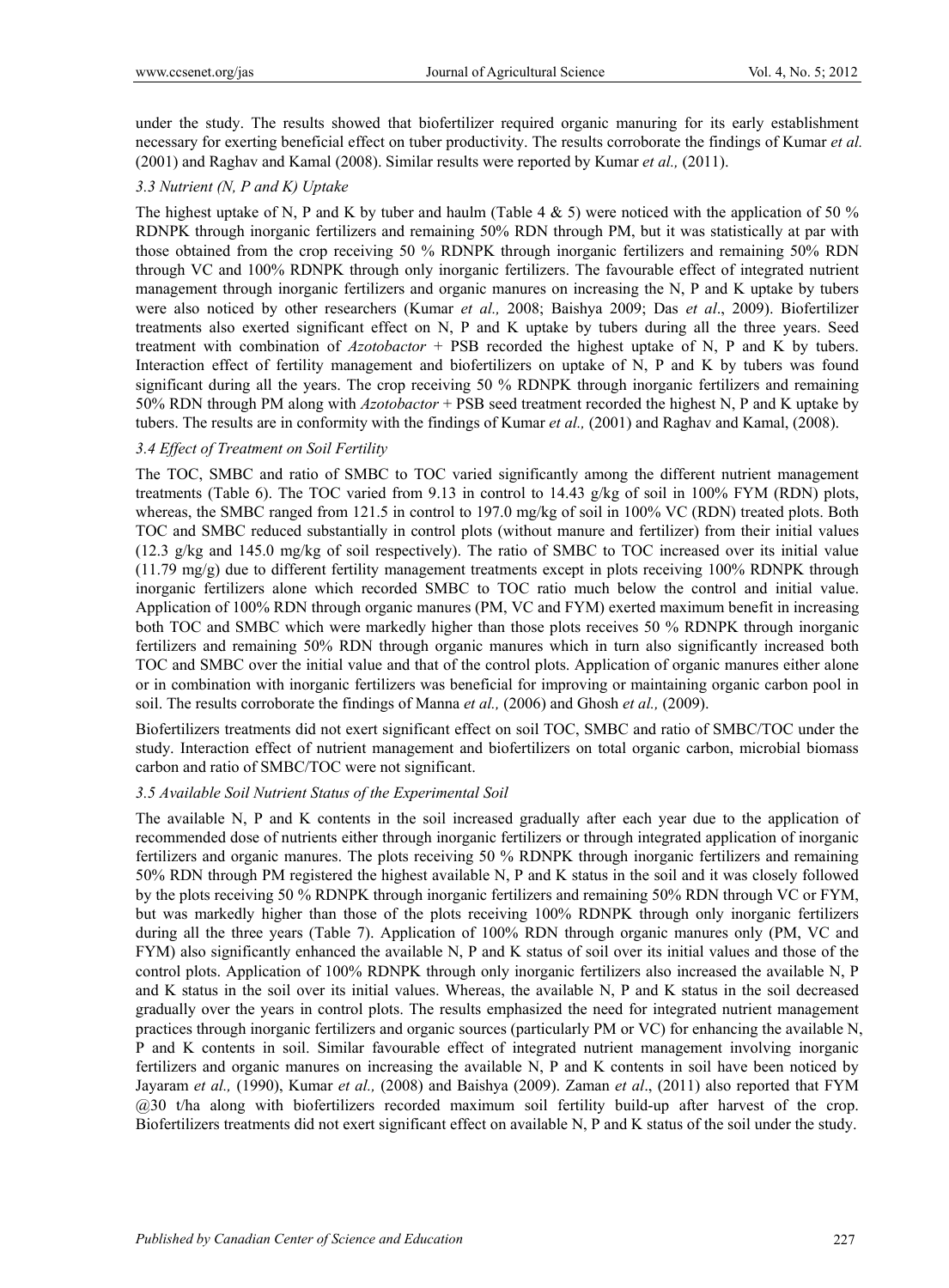## *3.6 Economics*

Both gross return and net return varied markedly among the nutrient management practices. The crop receiving 50 % RDNPK through inorganic fertilizers and remaining 50% N through organic sources (FYM, PM or VC) and 100% RDNPK through inorganic fertilizers paid higher gross and net return than those of the crop at other fertility treatments. The highest gross and net returns were obtained from the crop receiving 50 % RDNPK through inorganic fertilizers and remaining 50% RDN through PM followed by the crop receiving 50 % RDNPK through inorganic fertilizers and remaining 50% RDN through VC or FYM or 100% RDNPK through inorganic fertilizers (Table 8). Application of 100 % RDN through organic manures (FYM, PM or VC) though recorded higher gross and net returns over the control plots, but these treatments were found less effective in increasing both gross and net returns as compared to those of the crop receiving both inorganic fertilizers and organic manures. The crop at control plots paid very low gross and net returns mainly due to low productivity. The return per **\$** invested followed a trend similar to that of gross and net returns. The crop at 50 % RDNPK through inorganic fertilizers and remaining 50% RDN through organic sources (FYM, PM or VC) and 100% RDNPK through inorganic fertilizers paid much higher net return per **\$** invested (NRP) than those of other fertility treatments. Vermicompost was found less economic due to its high price, reducing the net return per **\$** invested. Application of 100 % RDN through organic manures paid lesser NRP compared to those of 100 % RDNPK or 50 % RDNPK through inorganic fertilizers + 50 % RDN through organic manures, mainly due to high cost involvement with organic sources alone. The results are in conformity with the findings of Ghosh and Malik, (1999), Das *et al.,* (2006), Kumar *et al.,* (2008) and Baishya, (2009). Seed treatment with *Azotobactor* + PSB combination recorded higher gross and net returns as compared to those of the crop treated with either *Azotobactor* or PSB during all the three years (Table 8). The net return per **\$** invested did not vary appreciably among the biofertilizer treatments.

#### **4. Conclusion**

Potato requires adequate nutrition under acid soils of high hills in eastern Indian Himalayas that may be achieved by judicious and balanced use of organic and inorganic sources of nutrients. The application of 50 % recommended dose of NPK (60:60:30) through inorganic fertilizers and remaining 50% recommended dose of N (60 kg N/ha) through organic manures like poultry manure, FYM or vermicompost are recommendable practices for higher tubers productivity, enhanced N, P and K uptake and higher returns. Application of organic manures either alone or in conjunction with inorganic fertilizer improved fertility status of soil over the years. Thus organic manures and biofertilizers should be a part of the agronomic practices for potato cultivation in hills.

## **Acknowledgement**

The senior author is grateful to the Director, Central Potato Research Institute, Shimla and Head, Central Potato Research Station, Shillong, India for providing the field and lab facilities to carry out the study.

#### **References**

Arora, S. (2008). Balanced nutrition for sustainable crop production. *Krishi World (Pulse of Indian Agriculture)*  pp 1-5.

Asiegbu, J. E. & Oikeh, S. (1995). Evaluation of chemical composition of manures from different organic wastes and their potential for supply of nutrients to tomato in tropical ultisols. *Biological Agric. Horti*., *12*, 47-60.

Baishya, L. K. (2009). Response of potato varieties to organic and inorganic sources of nutrients. Ph. D. Thesis submitted to Visva-Bharati, West Bengal, India pp 99-102.

Burman, R. R., Kumar, M. & Nagraj, K. M. (2007). Organic potato production practices and extension strategies. In advancing in organic farming Technology in India. (Edited by Munda, GC, Ghosh PK, Das A, Nagchan SV, Bujarbaruah KM) pp 271-279.

Chadha, S., Rana, S. S., Rameshwar, & Chaudhary. D. R. (2006). Effect of split doses of N and K and FYM level on the productivity of potato in cold desert region of HP. *Potato Journal, 33*, 94-96.

Das, P. P., Sarkar, A. & Zamen. A. (2009). Response of organic and inorganic sources of nutrients on growth and yield of potato in Gangetic alluvial plains of west Bengal. *Proc. 96th Indian Science Congress,* part-II (Abstract). held on  $3-7<sup>th</sup>$  January at NEHU, Shillong, Meghalaya.

Ghosh, D. C. & Malik, G. C. (1999). Fertilizer management in potato under potato-sesame-rice cropping system. *Environment and Ecology, 17*, 643-645.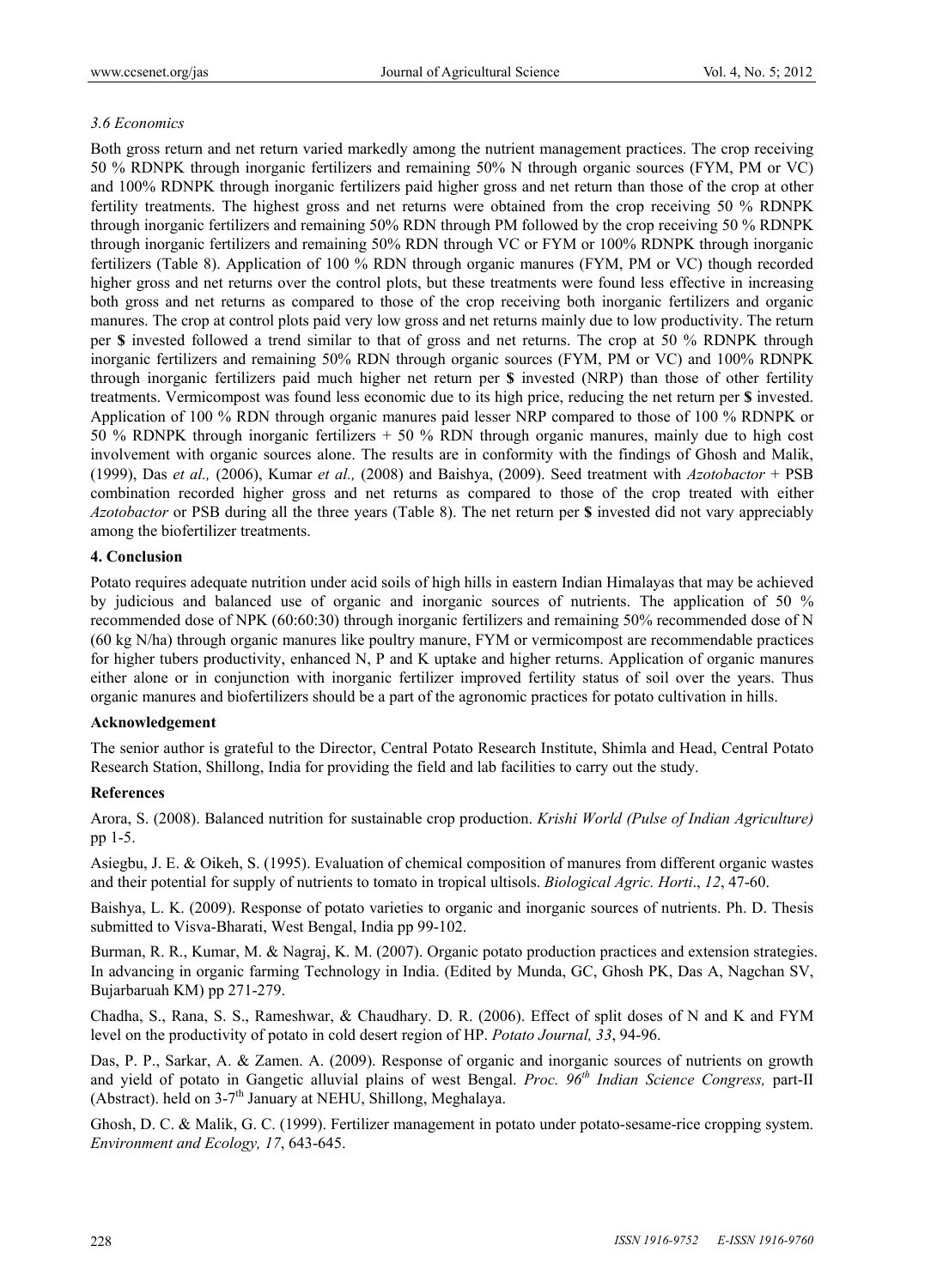Ghosh, P. K., Saha, R., Gupta, J. J., Ramesh, T., Das, A., Lama, T. D., Munda, G. C., Bordoloi, J. S., Verma, M. R. & Ngachan, S. V. (2009). Long term effect of pastures on soil quality in acid soil of North-East India. *Australian J. Soil Res, 47*, 372-379. http://dx.doi.org/10.1071/SR08169

Hedge, D. M. & Dwivedi. B. S. (1993). Integrated nutrient supply and management as a strategy meet nutrient demand. *Fertilizer News, 38*, 49-50.

Kumar, R., Khurana, S. C. & Pandita, M. L. (1992). Effect of seed size, seed rate and fertilizer level on growth and yield of potato Cv. Kufri Badshah. *Harayana Agricultural University Journal of Research, 22*, 101-105.

Kumar , V., Jaiswal, R. C. & Singh, A. P. (2001). Effect of biofertilizers on growth and yield of potato. *Journal of Indian potato Assoc, 28*, 6-7.

Kumar, M., Baishya, L. K., Ghosh, D. C. & Gupta, V. K. (2011). Yield and quality of potato (*Solanum tuberosum*) tubers as influenced by nutrient sources under rainfed condition of Meghalaya. *Indian Journal of Agronomy, 56*(3), 260-266.

Kumar M., Jadav, M. K. & Trehan, S. P. (2008). Contributing of organic sources to potato nutrition at varying nitrogen levels. *Global potato conference,* New Delhi. 9-12 Dec, 2008.

Malik G. C. & Ghosh. D. C. (2002). Effect of fertility level, plant density and variety on growth and productivity of potato. In *Potato-Global Research and Development.* Vol. – II, pp 866-871.

Manna M. C., Swarup, A. Wanjari, R.H., Singh., Y.V. Ghosh., P.K., Singh, K.N., Tripathi, A.K. & Saha, M.N. (2006). Soil organic matter in West Bengal inceptisol after 30 years of multiple cropping and fertilization. *Soil Science Soc. Am. Journal, 70*, 121-129. http://dx.doi.org/10.2136/sssaj2005.0180

Mondal, S. S., Saha, M., Acharya, D., Patra, D. & Chatterjee, S. (2007). Integrated effect of N and K with or without Sulphur and FYM on potato tuber yield. Storage and soil fertility status. *Potato Journal, 34*, 97-98.

Nandekar, D. N., Swarka, S. D. & Naidu, A. K. (2006). Effect of biofertilizers and NPK on the growth and yield of potato in satpura plateau. *Potato Journal, 33*, 168-169.

Khurana, P. S. M. & Naik. P. S. (2003). The Potato: an overview. In *the Potato Production and Utilization in Sub- tropics* (Edited by S. M. Paul Khurana, J. S. Minas and S. K. Pandy) Mehta Publication, New Delhi, 1-14.

Prahara, C. S., Kumar, Dhrub & Sharma, R. C. (2002). In. *Extended summaries of the 2nd international congress on Balancing Food and Environmental security –a continuing challenge*, Nov. 26-30, 2002. IARI, New Delhi, pp. 232-33.

Raghav, M. & Kamal. S. (2008). Organic farming technology for higher and eco-friendly potato production in tarai region of Uttrakhand. *Global potato conference*, New Delhi. 9-12 Dec, 2008.

Singh, N. P., Ojha, A. P. & Kumar. V. (1986). Response of potato varieties on various fertility levels. *Progresive Horticulture,* 18, 114-117.

Singh. K. (2002). Role of biofertilizers in increasing the efficiency of nitrogen to potato crop under northeastern hill conditions. *Indian Potato Assoc., 2*, 904-907.

Singh, S. N., Singh, B. P., Singh, O. P., Singh, R. & Singh. R. K. (2007). Effect of nitrogen application in conjuction with bio-inoculant on the growth, yield and quality of potato under indo-gangetic plain region. *Potato Journal, 34*, 103-104.

Sood, M. C. (2007). Integrated nutrient supply and management for potato production in mid hills of Shimla. *Potato Journal, 34*, 101-102.

Swaminathan, M. S. (2004). Extending the "Feel Good Factor" to rural and Farming families, Nature, 2004. International Conference on Organic Food. pp. 3-5.

Upadhayay, N. C. & Singh. J. P. (2003). *The Potato (Production and utilization in Sub-Tropics)* Edited by SM Paul Khurana, JS. Minhas and SK Pandey. Published by Mehta Publishers, A-16(East), Naraina II, New Delhi-110028, India.

Zaman, A., Sarkar, A., Sarkar, S. & Devi. W.P. (2011). Effect of organic and inorganic sources of nutrients on productivity, specific gravity and processing quality of potato (*Solanum tuberosum*). *Indian Journal of Agricultural Sciences, 81*(12), 1137-42.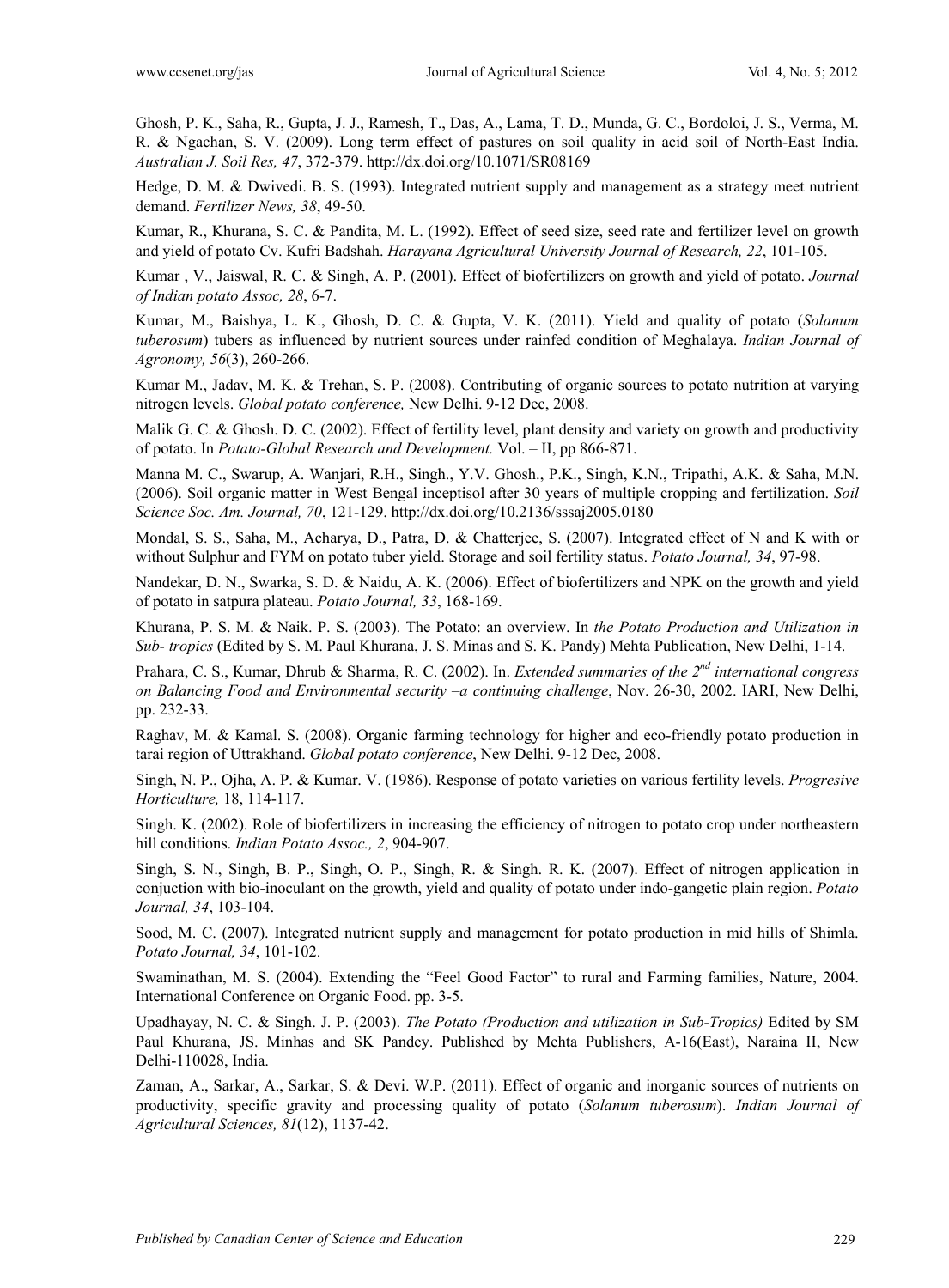| Organic Manures                                                                            | N    | P             | K             | Fe    | Cu    | Zn    | Mn    |
|--------------------------------------------------------------------------------------------|------|---------------|---------------|-------|-------|-------|-------|
|                                                                                            | (%)  | $\frac{1}{2}$ | $\frac{1}{2}$ | (ppm) | (ppm) | (ppm) | (ppm) |
| <b>FYM</b>                                                                                 | 0.53 | 0.29          | 0.61          | 3520  | 57    | 315   | 281   |
| Vermicompost                                                                               | 1.20 | 0.65          | 0.80          | 8618  | 61    | 328   | 345   |
| Poultry manure                                                                             | 1.52 | 0.82          | 0.87          | 1400  |       | 90    | 210   |
| $\epsilon$ putrient management and biofertilizers on grade wise tuber vield $(t/ha)$ of no |      |               |               |       |       |       |       |

Table 1. Average nutrient content of different organic manures

Table 2. Effect of nutrient management and biofertilizers on grade wise tuber yield (t/ha) of potato

|                          |              | 2005         |               |              | 2006         |             |              | 2007        |             |
|--------------------------|--------------|--------------|---------------|--------------|--------------|-------------|--------------|-------------|-------------|
| Nutrient management      | Grade        | Grade        | Grade         | Grade        | Grade        | Grade       | Grade        | Grade       | Grade       |
|                          | $\mathbf{A}$ | $\, {\bf B}$ | $\mathcal{C}$ | $\mathbf{A}$ | $\, {\bf B}$ | $\mathsf C$ | $\mathbf{A}$ | $\mathbf B$ | $\mathbf C$ |
| Control (No manures and  |              |              |               |              |              |             |              |             | 3.10        |
| fertilizers)             | 1.70         | 5.48         | 3.42          | 1.61         | 4.98         | 3.05        | 1.6          | 4.94        |             |
| 100% RDN* through FYM    | 3.82         | 8.46         | 3.37          | 4.06         | 9.04         | 3.15        | 4.31         | 9.26        | 3.1         |
| 100% RDN through Poultry | 4.06         | 8.9          | 3.54          | 4.58         | 9.5          | 2.96        | 4.62         | 9.52        | 2.95        |
| manure                   |              |              |               |              |              |             |              |             |             |
| 100% RDN through         | 3.94         | 8.72         | 3.43          | 4.28         | 9.24         | 3.12        | 4.40         | 9.37        | 3.1         |
| Vermicompost             |              |              |               |              |              |             |              |             |             |
| 50% RDNPK through        |              |              |               |              |              |             |              |             |             |
| fertilizers              | 6.46         | 10.73        | 4.17          | 6.76         | 11.68        | 3.41        | 6.79         | 11.73       | 3.4         |
| +50% RDN through FYM     |              |              |               |              |              |             |              |             |             |
| 50% RDNPK through        |              |              |               |              |              |             |              |             |             |
| fertilizers $+50\%$ RDN  | 6.63         | 11.28        | 4.27          | 7.07         | 12.16        | 3.61        | 7.24         | 12.39       | 3.55        |
| through Poultry manure   |              |              |               |              |              |             |              |             |             |
| 50% RDNPK through        |              |              |               |              |              |             |              |             |             |
| fertilizers              | 6.53         | 11.06        | 4.41          | 6.88         | 11.86        | 3.52        | 6.87         | 11.91       | 3.42        |
| $+50\%$ RDN through      |              |              |               |              |              |             |              |             |             |
| Vermicompost             |              |              |               |              |              |             |              |             |             |
| 100% RDNPK through       | 6.59         | 10.83        | 4.22          | 6.95         | 12.02        | 3.41        | 7.03         | 12.17       | 3.37        |
| fertilizers              |              |              |               |              |              |             |              |             |             |
| $SEm(\pm)$               | 0.097        | 0.193        | 0.082         | 0.112        | 0.201        | 0.078       | 0.182        | 0.273       | 0.85        |
| $CD (P = 0.05)$          | 0.294        | 0.581        | 0.245         | 0.336        | 0.607        | 0.235       | 0.509        | 0.765       | 2.54        |
| <b>Biofertilizer</b>     |              |              |               |              |              |             |              |             |             |
| Azotobactor              | 4.75         | 9.24         | 3.69          | 5.05         | 9.81         | 3.07        | 5.13         | 9.92        | 30.42       |
| Phosphate solubilising   | 4.87         | 9.33         | 3.85          | 5.20         | 9.92         | 3.17        | 5.32         | 10.10       | 32.40       |
| bacteria (PSB)           |              |              |               |              |              |             |              |             |             |
| Azotobactor + PSB        | 5.28         | 9.73         | 4.11          | 5.57         | 10.45        | 3.6         | 5.63         | 10.46       | 34.63       |
| $SEm (+)$                | 0.071        | 0.085        | 0.069         | 0.065        | 0.105        | 0.062       | 0.101        | 0.118       | 0.74        |
| $CD (P = 0.05)$          | 0.215        | 0.253        | 0.206         | 0.194        | 0.312        | 0.179       | 0.301        | 0.352       | 2.08        |
| CV(%)                    | 6.5          | 5.9          | 7.0           | 7.7          | 6.3          | 8.5         | 10.4         | 7.5         | 9.3         |

\*RDN (Recommend dose of N) = 120 kg N/ha; RDNPK (Recommend doses of fertilizers) = 120 kg N/ha, 120 kg P<sub>2</sub>O<sub>5</sub>/ha and 60 kg K<sub>2</sub>O/ha. SEm  $(+)$  standard error of means, CD critical difference, CV coefficient of variation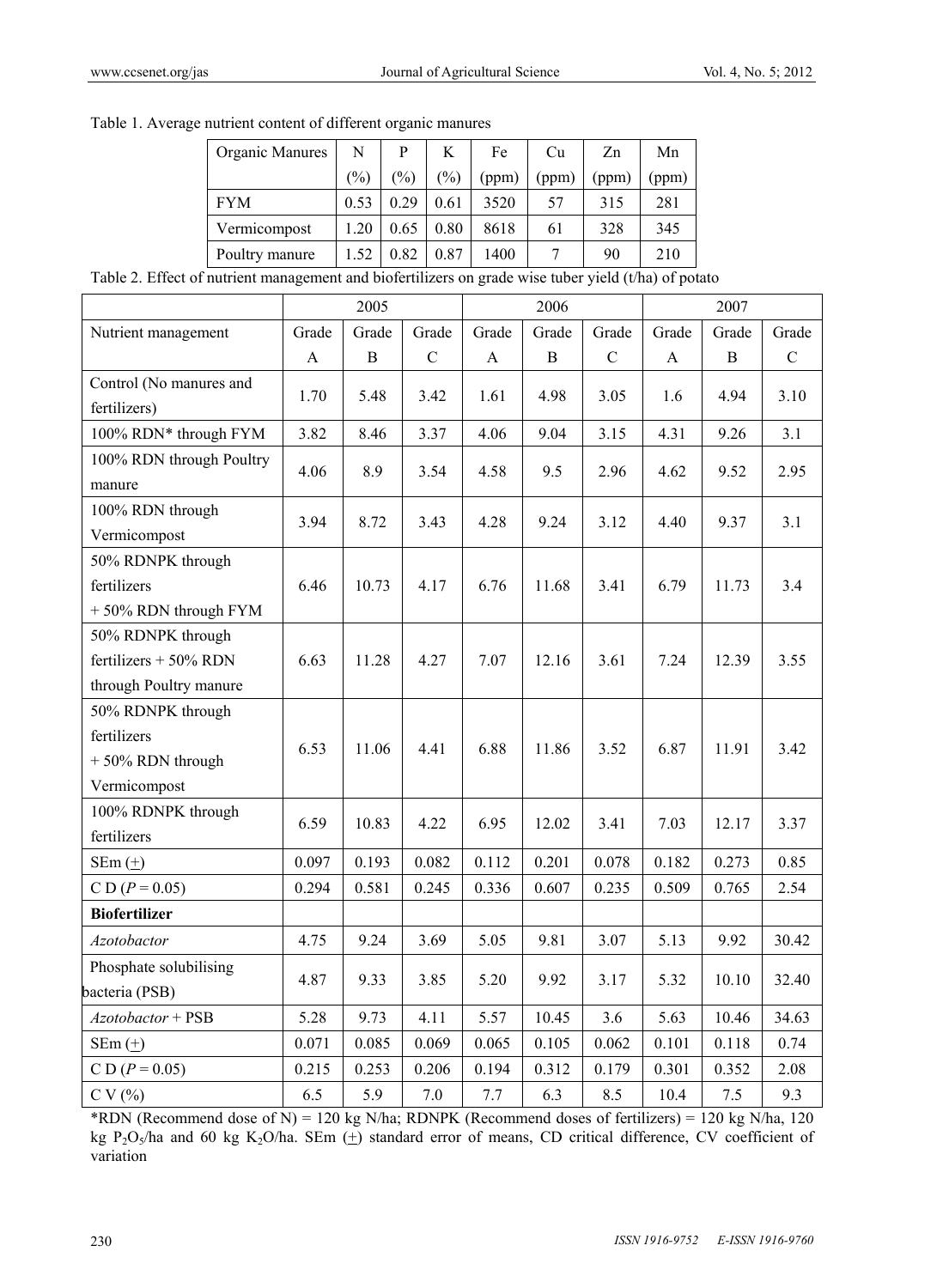| Nutrient management                                              | 2005  | 2006  | 2007  | Pooled |
|------------------------------------------------------------------|-------|-------|-------|--------|
| Control (No manures and fertilizers)                             | 10.60 | 9.64  | 9.64  | 9.96   |
| 100% RDN* through FYM                                            | 15.65 | 16.25 | 16.67 | 16.19  |
| 100% RDN through Poultry manure                                  | 16.46 | 17.05 | 17.08 | 16.86  |
| 100% RDN through Vermicompost                                    | 16.09 | 16.64 | 16.88 | 16.54  |
| 50% RDNPK through fertilizers<br>+50% RDN through FYM            | 21.37 | 21.85 | 21.92 | 21.71  |
| 50% RDNPK through fertilizers $+$ 50% RDN through Poultry manure | 22.18 | 22.85 | 23.17 | 22.73  |
| 50% RDNPK through fertilizers<br>+ 50% RDN through Vermicompost  | 22.01 | 22.27 | 22.21 | 22.16  |
| 100% RDNPK through fertilizers                                   | 21.64 | 22.38 | 22.58 | 22.20  |
| $SEm(\pm)$                                                       | 0.53  | 0.54  | 0.52  | 0.53   |
| C D $(P = 0.05)$                                                 | 1.61  | 1.62  | 1.56  | 1.26   |
| Biofertilizer                                                    |       |       |       |        |
| <i>Azotobactor</i>                                               | 17.69 | 17.93 | 18.09 | 17.90  |
| Phosphate solubilising bacteria (PSB)                            | 18.05 | 18.29 | 18.66 | 18.33  |
| Azotobactor + PSB                                                | 19.12 | 19.62 | 19.55 | 19.43  |
| $SEm(\pm)$                                                       | 0.27  | 0.29  | 0.30  | 0.20   |
| C D $(P = 0.05)$                                                 | 0.80  | 0.88  | 0.89  | 0.59   |
| CV(%)                                                            | 7.70  | 8.10  | 8.30  |        |

Table 3. Effect of nutrient management and biofertilizers on total tuber yield (t/ha) of potato

\*RDN (Recommend dose of N) = 120 kg N/ha; RDNPK (Recommend doses of fertilizers) = 120 kg N/ha, 120 kg P<sub>2</sub>O<sub>5</sub>/ha and 60 kg K<sub>2</sub>O/ha. SEm  $(+)$  standard error of means, CD critical difference, CV coefficient of variation

| Table 4. Effect of nutrient management and biofertilizers on nutrient uptake (kg/ha) by tuber |  |  |
|-----------------------------------------------------------------------------------------------|--|--|
|                                                                                               |  |  |

|                                                                   |       | 2005  |       |       | 2006  |       |       | 2007  |       |
|-------------------------------------------------------------------|-------|-------|-------|-------|-------|-------|-------|-------|-------|
| Nutrient management                                               | N     | P     | K     | N     | P     | K     | N     | P     | K     |
| Control (No manures and fertilizers)                              | 37.58 | 7.75  | 44.95 | 38.49 | 8.94  | 47.74 | 37.77 | 8.59  | 47.45 |
| 100% RDN* through FYM                                             | 52.77 | 10.54 | 64.02 | 55.42 | 12.75 | 68.21 | 57.93 | 13.29 | 71.33 |
| 100% RDN through Poultry manure                                   | 55.77 | 11.25 | 67.53 | 57.37 | 13.74 | 72.25 | 60.53 | 14.49 | 73.43 |
| 100% RDN through Vermicompost                                     | 55.18 | 10.97 | 68.52 | 56.21 | 12.16 | 71.16 | 59.51 | 12.89 | 72.10 |
| 50% RDNPK through fertilizers<br>+50% RDN through FYM             | 65.98 | 15.40 | 91.42 | 71.21 | 16.17 | 91.09 | 71.24 | 18.17 | 95.70 |
| 50% RDNPK through fertilizers +<br>50% RDN through Poultry manure | 74.01 | 17.11 | 97.62 | 74.53 | 18.00 | 96.50 | 75.47 | 19.23 | 98.09 |
| 50% RDNPK through fertilizers<br>+50% RDN through Vermicompost    | 72.05 | 16.16 | 96.44 | 73.65 | 17.64 | 95.93 | 74.31 | 19.11 | 97.86 |
| 100% RDNPK through fertilizers                                    | 72.08 | 16.38 | 95.46 | 72.31 | 17.67 | 95.66 | 72.41 | 18.50 | 96.36 |
| $SEm(\pm)$                                                        | 0.84  | 0.44  | 1.27  | 1.05  | 0.45  | 0.70  | 1.22  | 0.36  | 1.03  |
| C D ( $P = 0.05$ )                                                | 2.25  | 1.75  | 3.86  | 3.15  | 1.33  | 2.14  | 3.42  | 1.01  | 2.89  |
| Biofertilizer                                                     |       |       |       |       |       |       |       |       |       |
| Azotobacter                                                       | 58.83 | 12.03 | 76.40 | 60.46 | 13.77 | 77.63 | 61.51 | 14.41 | 79.51 |
| Phosphate solubilising bacteria (PSB)                             | 60.79 | 13.18 | 78.61 | 62.43 | 14.91 | 80.16 | 64.26 | 15.77 | 81.83 |
| Azotobacter + PSB                                                 | 62.42 | 14.38 | 79.73 | 63.90 | 15.23 | 81.66 | 65.18 | 16.42 | 83.42 |
| $SEm(\pm)$                                                        | 0.52  | 0.28  | 0.57  | 0.44  | 0.31  | 0.65  | 0.75  | 0.29  | 0.73  |
| C D ( $P = 0.05$ )                                                | 1.53  | 0.83  | 1.64  | 1.31  | 0.91  | 1.92  | 2.23  | 0.87  | 2.15  |
| CV(%)                                                             | 7.7   | 8.9   | 7.3   | 7.4   | 6.8   | 7.4   | 7.6   | 7.0   | 6.7   |

\*RDN (Recommend dose of N) = 120 kg N/ha; RDN PK (Recommend doses of fertilizers) = 120 kg N/ha, 120 kg P<sub>2</sub>O<sub>5</sub>/ha and 60 kg K<sub>2</sub>O/ha . SEm ( $\pm$ ) standard error of means, CD critical difference, CV coefficient of variation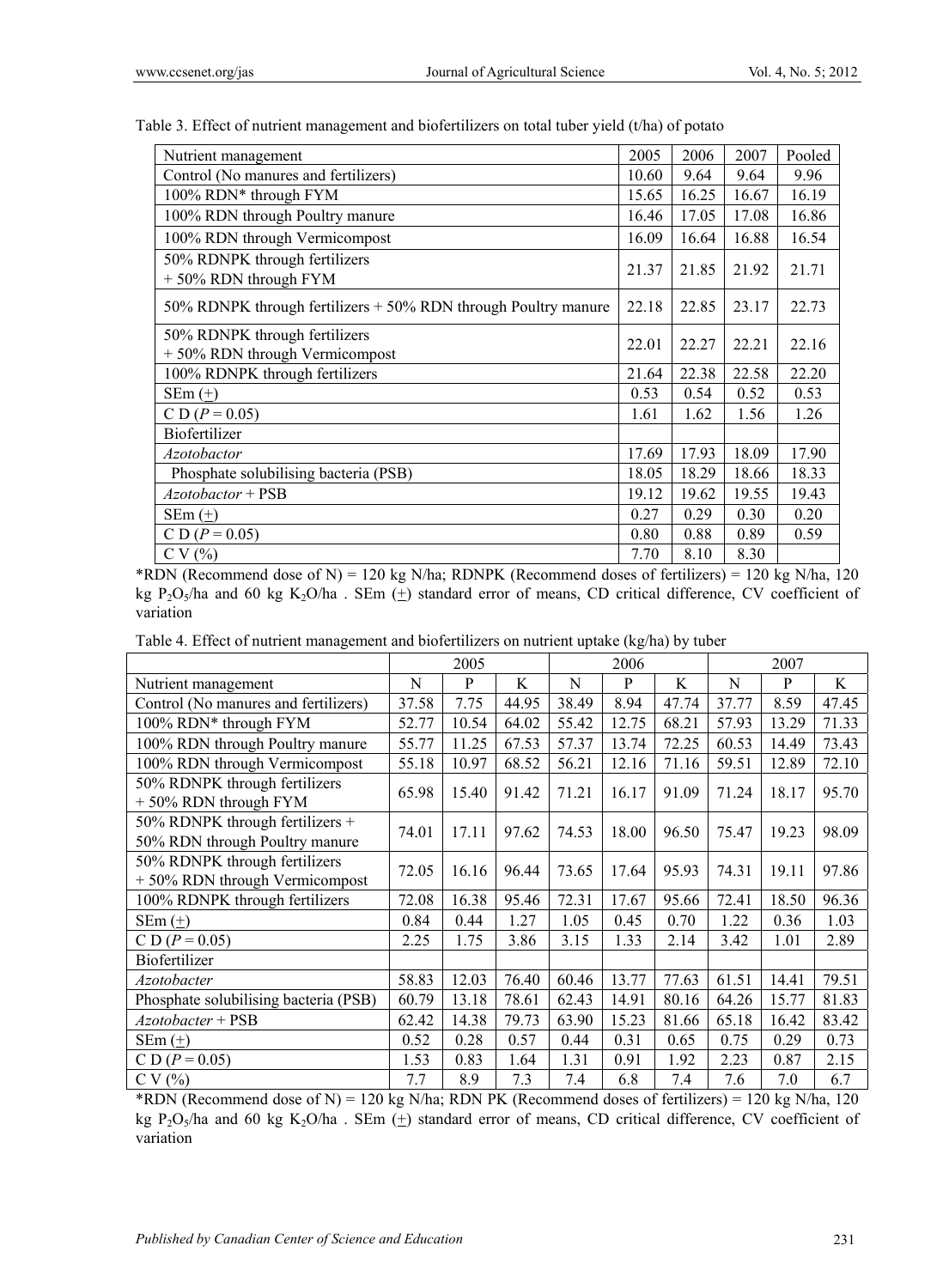|                                                                   |       | 2005  |       |       | 2006  |       |       | 2007  |       |
|-------------------------------------------------------------------|-------|-------|-------|-------|-------|-------|-------|-------|-------|
| Nutrient management                                               | N     | P     | K     | N     | P     | K     | N     | P     | K     |
| Control (No manures and fertilizers)                              | 18.79 | 3.50  | 25.01 | 20.30 | 4.38  | 30.31 | 21.26 | 4.22  | 29.01 |
| 100% RDN* through FYM                                             | 27.45 | 7.73  | 38.17 | 30.04 | 8.15  | 41.62 | 31.10 | 9.05  | 42.07 |
| 100% RDN through Poultry manure                                   | 29.21 | 8.63  | 41.75 | 33.66 | 9.87  | 42.13 | 33.02 | 9.97  | 44.11 |
| 100% RDN through Vermicompost                                     | 28.17 | 8.27  | 39.76 | 32.26 | 9.21  | 41.95 | 32.92 | 9.79  | 43.17 |
| 50% RDNPK through fertilizers<br>+50% RDN through FYM             | 37.64 | 11.72 | 47.44 | 40.38 | 12.74 | 51.75 | 43.13 | 14.71 | 50.53 |
| 50% RDNPK through fertilizers + 50% RDN<br>through Poultry manure | 41.13 | 13.50 | 50.51 | 44.15 | 15.68 | 54.47 | 46.99 | 17.39 | 53.99 |
| 50% RDNPK through fertilizers<br>+50% RDN through Vermicompost    | 38.19 | 12.32 | 48.62 | 42.55 | 14.33 | 52.90 | 43.84 | 15.41 | 52.18 |
| 100% RDNPK through fertilizers                                    | 41.52 | 14.04 | 51.04 | 44.03 | 15.37 | 54.17 | 45.58 | 16.70 | 53.25 |
| $SEm (+)$                                                         | 0.74  | 0.32  | 0.94  | 0.85  | 0.28  | 0.81  | 0.85  | 0.30  | 0.80  |
| $CD (P = 0.05)$                                                   | 2.25  | 0.98  | 2.86  | 2.60  | 0.83  | 2.48  | 2.37  | 0.85  | 2.38  |
| <b>Biofertilizer</b>                                              |       |       |       |       |       |       |       |       |       |
| <i>Azotobactor</i>                                                | 31.39 | 9.36  | 40.78 | 34.31 | 10.01 | 44.11 | 35.39 | 11.00 | 44.25 |
| Phosphate solubilising bacteria (PSB)                             | 32.49 | 9.98  | 42.76 | 36.00 | 11.55 | 46.28 | 37.02 | 12.46 | 46.44 |
| $A$ zotobactor + PSB                                              | 34.40 | 10.51 | 44.66 | 37.00 | 12.03 | 47.48 | 39.31 | 13.00 | 47.43 |
| $SEm(\pm)$                                                        | 0.51  | 0.21  | 0.63  | 0.54  | 0.19  | 0.71  | 0.52  | 0.21  | 0.43  |
| C D $(P = 0.05)$                                                  | 1.47  | 0.62  | 1.83  | 1.55  | 0.54  | 2.04  | 1.53  | 0.62  | 1.27  |
| CV(%)                                                             | 6.1   | 7.9   | 4.7   | 8.7   | 7.5   | 5.6   | 6.8   | 7.5   | 6.3   |

|  | Table 5. Effect of nutrient management and biofertilizers on nutrient uptake (kg/ha) by haulm |  |  |
|--|-----------------------------------------------------------------------------------------------|--|--|
|  |                                                                                               |  |  |

\*RDN (Recommend dose of N) = 120 kg N/ha; RDNPK (Recommend doses of fertilizers) = 120 kg N/ha, 120 kg P<sub>2</sub>O<sub>5</sub>/ha and 60 kg K<sub>2</sub>O/ha . SEm  $(+)$  standard error of means, CD critical difference, CV coefficient of variation

Table 6. Effect of nutrient management and biofertilizers carbon pool of the soil after three years of potato cultivation

| Nutrient management                                               | $\triangle$ TOC (g/kg) | **SMBC (mg/kg) | SMBC/TOC (mg/g) |
|-------------------------------------------------------------------|------------------------|----------------|-----------------|
| Control (No manures and fertilizers)                              | 9.13                   | 121.5          | 13.31           |
| 100% RDN* through FYM                                             | 14.43                  | 196.4          | 13.61           |
| 100% RDN through Poultry manure                                   | 14.33                  | 193.8          | 13.52           |
| 100% RDN through Vermicompost                                     | 14.23                  | 197.0          | 13.84           |
| 50% RDNPK through fertilizers<br>+50% RDN through FYM             | 13.73                  | 173.2          | 12.61           |
| 50% RDNPK through fertilizers + 50% RDN<br>through Poultry manure | 13.63                  | 171.4          | 12.58           |
| 50% RDNPK through fertilizers<br>+50% RDN through Vermicompost    | 13.63                  | 175.4          | 12.87           |
| 100% RDNPK through fertilizers                                    | 13.13                  | 143.9          | 10.96           |
| $SEm(\pm)$                                                        | 0.13                   | 3.71           | 0.55            |
| C D ( $P = 0.05$ )                                                | 0.37                   | 10.75          | 1.60            |
| Biofertilizer                                                     |                        |                |                 |
| Azotobactor                                                       | 13.09                  | 170.4          | 13.02           |
| Phosphate solubilising bacteria (PSB)                             | 13.25                  | 172.0          | 12.98           |
| Azotobactor + PSB                                                 | 13.51                  | 173.9          | 12.87           |
| SEm $(\pm)$                                                       | 0.18                   | 2.32           | 0.36            |
| C D ( $P = 0.05$ )                                                | <b>NS</b>              | <b>NS</b>      | <b>NS</b>       |
| Initial value                                                     | 12.30                  | 145.0          | 11.79           |

\*RDN (Recommend dose of N) = 120 kg N/ha; RDNPK (Recommend doses of fertilizers) = 120 kg N/ha, 120 kg P<sub>2</sub>O<sub>5</sub>/ha and 60 kg K<sub>2</sub>O/ha .TOC=Total organic Carbon; \*\*SMBC= Soil Microbial Biomass Carbon. SEm  $(+)$ standard error of means, CD critical difference, CV coefficient of variation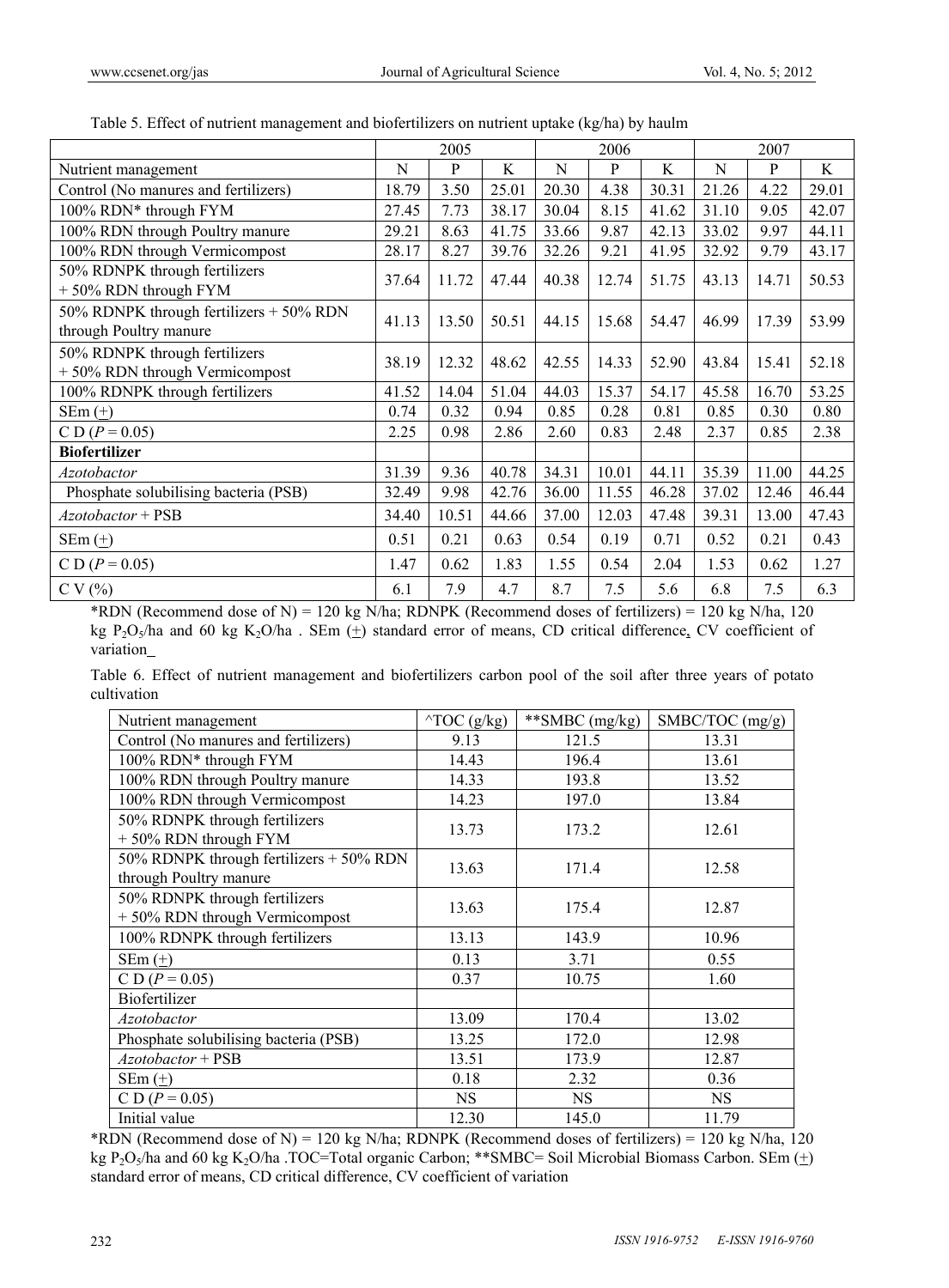| Nutrient management                                                 |           | After $1st$ crop (2005) |           | After $2^{nd}$<br>crop (2006) |           |       | After $3rd$<br>crop (2007) |           |       |
|---------------------------------------------------------------------|-----------|-------------------------|-----------|-------------------------------|-----------|-------|----------------------------|-----------|-------|
|                                                                     | N         | P                       | K         | N                             | P         | K     | N                          | P         | K     |
| Control (No manures and fertilizers)                                | 177.7     | 13.66                   | 193.7     | 174.2                         | 12.81     | 192.4 | 172.0                      | 11.23     | 190.2 |
| 100% RDN* through FYM                                               | 217.3     | 15.63                   | 221.2     | 233.3                         | 17.44     | 246.8 | 244.8                      | 21.91     | 263.6 |
| 100% RDN through Poultry manure                                     | 219.8     | 17.05                   | 225.7     | 235.5                         | 18.05     | 249.8 | 246.7                      | 22.70     | 264.7 |
| 100% RDN through Vermicompost                                       | 216.8     | 15.35                   | 221.7     | 233.5                         | 16.50     | 245.3 | 244.0                      | 21.6      | 262.0 |
| 50% RDNPK through fertilizers<br>+50% RDN through FYM               | 222.5     | 18.15                   | 232.7     | 242.4                         | 21.36     | 253.6 | 252.0                      | 24.85     | 269.2 |
| 50% RDNPK through fertilizers $+$<br>50% RDN through Poultry manure | 224.0     | 19.03                   | 235.6     | 245.1                         | 22.52     | 256.4 | 253.3                      | 26.37     | 271.1 |
| 50% RDNPK through fertilizers<br>+50% RDN through Vermicompost      | 221.5     | 17.88                   | 232.4     | 242.1                         | 20.27     | 251.6 | 251.6                      | 24.01     | 268.8 |
| 100% RDNPK through fertilizers                                      | 210.2     | 15.01                   | 216.5     | 226.2                         | 16.16     | 233.2 | 236.5                      | 21.63     | 252.8 |
| $SEm (+)$                                                           | 3.6       | 0.76                    | 4.6       | 4.1                           | 0.69      | 6.1   | 3.7                        | 0.51      | 5.1   |
| C D ( $P = 0.05$ )                                                  | 10.5      | 2.20                    | 13.9      | 12.2                          | 2.05      | 17.5  | 10.8                       | 1.51      | 14.2  |
| Biofertilizer                                                       |           |                         |           |                               |           |       |                            |           |       |
| <b>Azotobactor</b>                                                  | 212.0     | 16.58                   | 223.2     | 228.1                         | 16.81     | 240.6 | 237.0                      | 21.32     | 259.1 |
| Phosphate solubilising bacteria (PSB)                               | 212.9     | 16.91                   | 224.0     | 229.0                         | 17.27     | 241.3 | 237.5                      | 21.66     | 260.7 |
| Azotobactor + PSB                                                   | 214.0     | 17.00                   | 225.0     | 230.4                         | 17.40     | 243.0 | 238.3                      | 22.10     | 261.3 |
| $SEm(\pm)$                                                          | 1.8       | 0.26                    | 2.2       | 2.0                           | 0.28      | 2.3   | 1.8                        | 0.30      | 2.1   |
| C D $(P = 0.05)$                                                    | <b>NS</b> | <b>NS</b>               | <b>NS</b> | <b>NS</b>                     | <b>NS</b> | NS.   | <b>NS</b>                  | <b>NS</b> | NS    |
| Initial value                                                       | 179.5     | 13.35                   | 195.1     |                               |           |       |                            |           |       |

Table 7. Effect of nutrient management practices on available soil nutrient status (kg/ha) of the experimental soil

\*RDN (Recommend dose of N) = 120 kg N/ha; RDNPK (Recommend doses of fertilizers) = 120 kg N/ha, 120 kg P<sub>2</sub>O<sub>5</sub>/ha and 60 kg K<sub>2</sub>O/ha. SEm  $(+)$  standard error of means, CD critical difference, CV coefficient of variation

Table 8. Effect of nutrient management and biofertilizers on economics of potato production (Mean of 3 years)

| Nutrient management                                              | Cost of cultivation<br>$(\frac{\pi}{a})$ | Gross return<br>$(\frac{\pi}{a})$ | Net return<br>$(\frac{\pi}{a})$ | Net Return<br>/\$ Invested |
|------------------------------------------------------------------|------------------------------------------|-----------------------------------|---------------------------------|----------------------------|
| Control (No manures and fertilizers)                             | 706.70                                   | 1236.67                           | 529.97                          | 1.75                       |
| 100% RDN* through FYM                                            | 820.52                                   | 1612.57                           | 792.05                          | 1.97                       |
| 100% RDN through Poultry manure                                  | 867.50                                   | 1673.67                           | 806.17                          | 1.93                       |
| 100% RDN through Vermicompost                                    | 939.70                                   | 1652.90                           | 713.20                          | 1.76                       |
| $50\%$ RD through fertilizers $+50\%$ RDN<br>through FYM         | 816.58                                   | 2169.23                           | 1352.65                         | 2.66                       |
| 50% RD through fertilizers $+$ 50% RDN<br>through Poultry manure | 843.02                                   | 2261.23                           | 1418.21                         | 2.68                       |
| 50% RD through fertilizers + 50% RDN<br>through Vermicompost     | 880.16                                   | 2229.03                           | 1348.87                         | 2.53                       |
| 100% RD through fertilizers                                      | 812.52                                   | 2219.87                           | 1407.35                         | 2.73                       |
| Biofertilizer                                                    |                                          |                                   |                                 |                            |
| <i>Azotobactor</i>                                               | 913.54                                   | 1812.77                           | 899.23                          | 1.98                       |
| Phosphate solubilising bacteria (PSB)                            | 912.78                                   | 1858.87                           | 946.09                          | 2.04                       |
| $A$ zotobactor + PSB                                             | 913.28                                   | 1969.87                           | 1056.59                         | 2.16                       |

\*RDN (Recommend dose of N) = 120 kg N/ha; RDF (Recommend doses of fertilizers) = 120 kg N/ha, 120 kg P2O5/ha and 60 kg K2O/ha respectively. Potato seed @ \$160/- per ton, Urea @ \$ 0.11/- per kg, SSP @ \$ 0.09/per kg, MOP @ \$ 0.1/- per kg, Cow dung @ \$ 5.5/- per ton, Poultry manure @ \$.20/- per ton, vermicompost (own farm production)  $\hat{\omega}$  \$ 30/- per ton, Biofertilizers  $\hat{\omega}$  \$ 5/- per kg, Labour charges  $\hat{\omega}$  \$ 1.2 /- per man-day and price of potato tubers  $(a)$  \$ 100/-per ton.